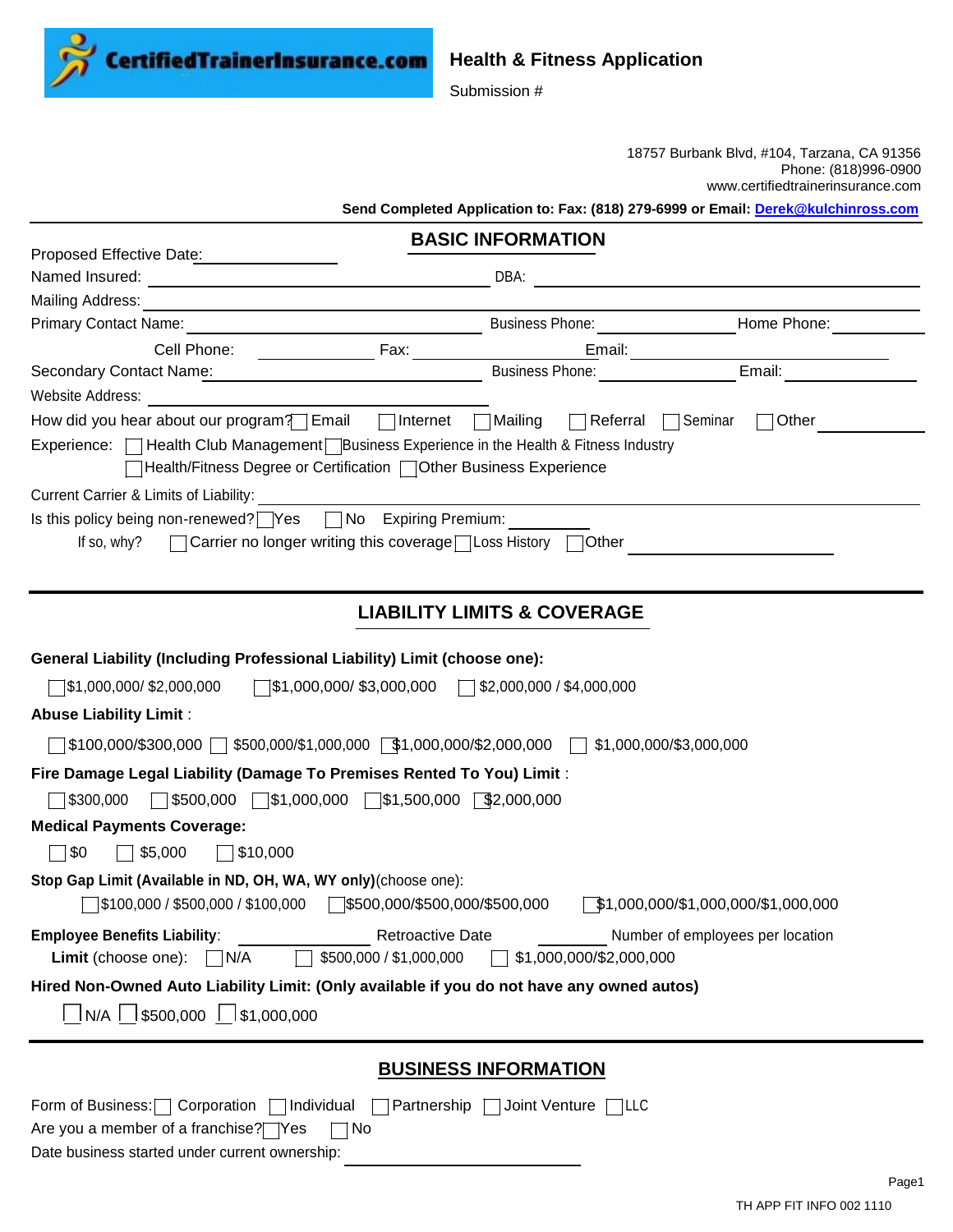| Submission #                                                                                                                                 |                                                                                          |                 | <b>Health &amp; Fitness Application</b><br>(A Copy of this Page is Required for Each Additional Location) |             |                                                                           |
|----------------------------------------------------------------------------------------------------------------------------------------------|------------------------------------------------------------------------------------------|-----------------|-----------------------------------------------------------------------------------------------------------|-------------|---------------------------------------------------------------------------|
| Location #                                                                                                                                   |                                                                                          | <b>SERVICES</b> |                                                                                                           |             |                                                                           |
| Address:                                                                                                                                     |                                                                                          |                 |                                                                                                           |             |                                                                           |
| What services do you provide at this location?                                                                                               |                                                                                          |                 |                                                                                                           |             | (Services with an * require the completion of a supplemental application) |
| Group Exercise Classes/ Spinning Classes/ Aerobics Classes   Kick Boxing Classes   Saunas                                                    |                                                                                          |                 |                                                                                                           |             | Ropes Course*                                                             |
| Dance Classes                                                                                                                                |                                                                                          |                 | Yoga Classes                                                                                              | Steam Room  | <b>Personal Training</b>                                                  |
| Free weights/ Selectorized Equipment                                                                                                         |                                                                                          |                 | Rock Walls*                                                                                               | Day Spa*    | Batting Cages*                                                            |
| Martial Arts*                                                                                                                                |                                                                                          |                 | Zip Line*                                                                                                 | Hiking**    | Cross Country Skiing**                                                    |
| Boot Camps**                                                                                                                                 |                                                                                          |                 | Indoor Golf**                                                                                             | Marathons** | Outdoor Cycling**                                                         |
| Children's Parties**                                                                                                                         |                                                                                          |                 | Cross Fit                                                                                                 |             | Water Parks*   Internet Counseling**                                      |
| Children Summer Camp Programs**                                                                                                              |                                                                                          |                 | <b>Tumbling Classes</b>                                                                                   |             | <b>Wedding Receptions**</b>                                               |
| Massage Therapy - How many treatment rooms?                                                                                                  |                                                                                          |                 | Tanning Beds / Booths* - How Many:                                                                        |             |                                                                           |
| <b>Estimated Number of Therapists:</b>                                                                                                       |                                                                                          |                 | Tennis - How Many Courts:                                                                                 |             |                                                                           |
| Soccer - How many leagues?                                                                                                                   |                                                                                          |                 | Racquetball/Squash - How Many Courts:                                                                     |             |                                                                           |
| <b>Physical Therapy</b>                                                                                                                      |                                                                                          |                 | Basketball - How Many Courts:                                                                             |             |                                                                           |
| $\bigcirc$ Employee                                                                                                                          | How many?                                                                                |                 | Other (including outside activities):                                                                     |             |                                                                           |
| ◯1099 Contractor                                                                                                                             | How many?                                                                                |                 |                                                                                                           |             |                                                                           |
| Nutritionist                                                                                                                                 |                                                                                          |                 |                                                                                                           |             |                                                                           |
| $O$ Employee                                                                                                                                 | How many?                                                                                |                 |                                                                                                           |             |                                                                           |
| ◯1099 Contractor                                                                                                                             | How many?                                                                                |                 |                                                                                                           |             |                                                                           |
| Hypnotherapist                                                                                                                               |                                                                                          |                 |                                                                                                           |             |                                                                           |
| $O$ Employee                                                                                                                                 | How many? $\frac{1}{\sqrt{1-\frac{1}{2}}\sqrt{1-\frac{1}{2}}\left(1-\frac{1}{2}\right)}$ |                 |                                                                                                           |             |                                                                           |
| ◯1099 Contractor                                                                                                                             | How many?                                                                                |                 |                                                                                                           |             |                                                                           |
| Chiropractor                                                                                                                                 |                                                                                          |                 |                                                                                                           |             |                                                                           |
| <b>OEmployee</b>                                                                                                                             | How many?                                                                                |                 |                                                                                                           |             |                                                                           |
| ◯1099 Contractor How many?                                                                                                                   |                                                                                          |                 |                                                                                                           |             |                                                                           |
| Child Sitting - Are parents/guardians required to be on premises while the child is in your care $\sum$ Yes $\sum$ No<br><b>Bounce House</b> |                                                                                          |                 |                                                                                                           |             |                                                                           |

| _______________                                                                                                                     |
|-------------------------------------------------------------------------------------------------------------------------------------|
| Are there signs clearly marking age, height or size limitations? $\Box$ Yes $\Box$ No                                               |
| Are they inspected by the state and/or you and your employees $\boxed{\phantom{1}}$ Yes $\boxed{\phantom{1}}$ No If yes, how often? |
| Do you use the manufacturer's checklist for the set up & use of the equipment? Yes $\Box$ No                                        |

Please advise if any spaces in your facility are dedicated to the following activities:

**Services with \*\* require an explanation** Please explain:

| Video Sales or Retail Sales   Laundry Facility   Warehouse - Square Footage of the Warehouse: |  |
|-----------------------------------------------------------------------------------------------|--|
| Liquor Sales - Percentage of receipts from food/liquor service:                               |  |
| Food Service - Type of Services: Figul-service Restaurant Snack/Juice Bar Vending Machines    |  |
| Do you have any of the following: $\Box$ Deep Fryer $\Box$ Grill<br>Ansul System              |  |
| Annual receipts from Food/Liquor Service:                                                     |  |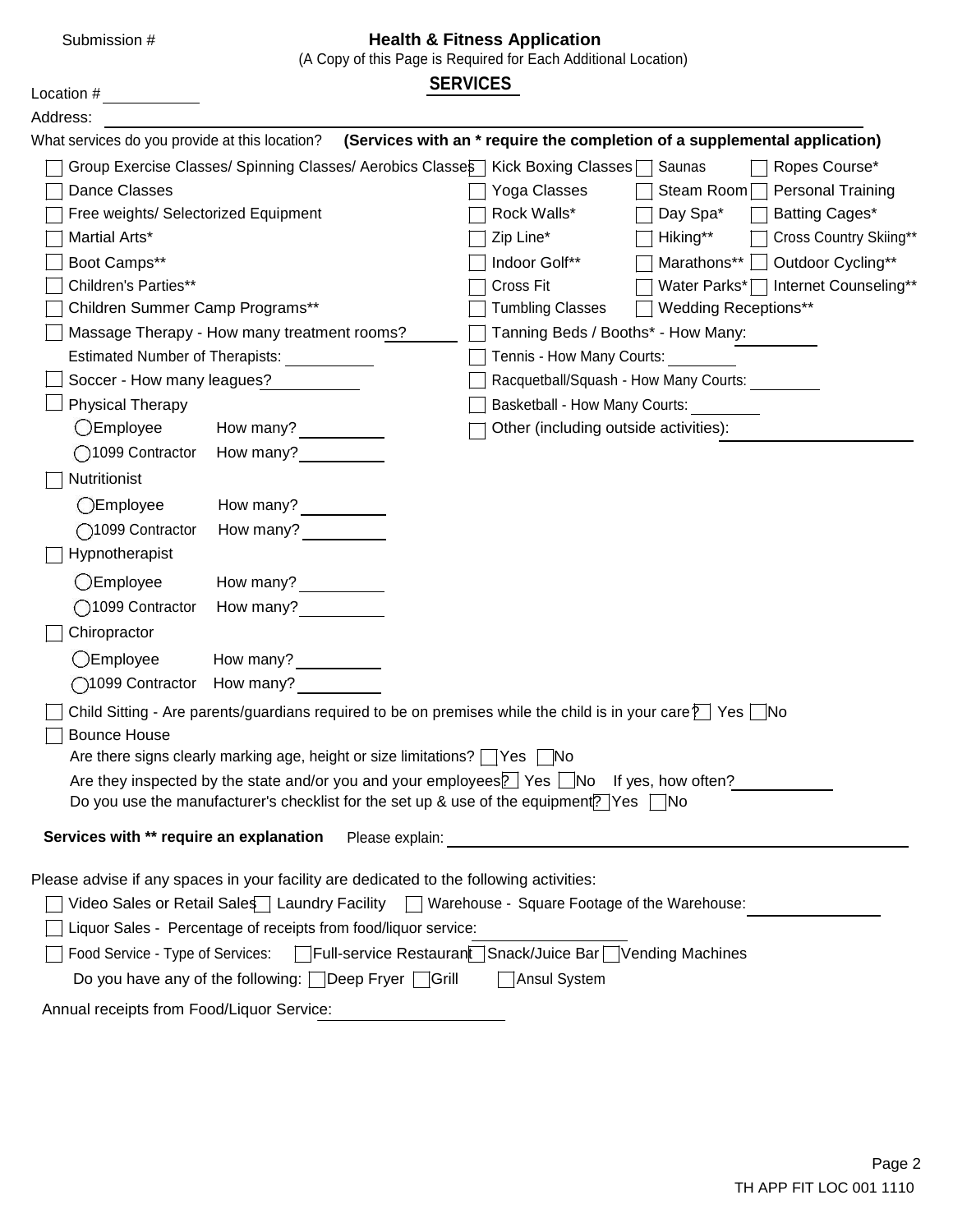#### Submission # **Health & Fitness Application**

(A Copy of this Page is Required for Each Additional Location)

Location # *OPERATIONS* 

| Address:                                                                                                                                                                                                                                                                                                                                                                                                                                                          |
|-------------------------------------------------------------------------------------------------------------------------------------------------------------------------------------------------------------------------------------------------------------------------------------------------------------------------------------------------------------------------------------------------------------------------------------------------------------------|
| Which best describes the operations at this location:<br>24/7 Fitness Center   Athletic Club<br>□ Beauty Salon<br>□ Corporate Fitness Center □ Dance Studio<br>Barber Shop<br><b>Contract</b><br> Full Service Health/Fitness/Spa ∏ Health/Fitness Club/Spa □ Martial Arts Studio<br>∏Fitness / Studio<br>Day Spa<br>Personal Trainer Studio   Pre-sales / Office   Yoga, Pilates or Aerobic Studio<br>Massage Center   Nail Salon<br>Non Profit Community Center |
| Annual Revenue (excluding Food Services): Number of Active Members:<br>Square Footage:<br>If yes, do you want Liquor Liability Coverage? $\Box$ Yes $\Box$ No<br>Do you have a liquor license? $\Box$ Yes $\Box$ No                                                                                                                                                                                                                                               |
| Does this location have any pools, spas, whirlpools, jacuzzi's or hot tubs?   Yes   No If yes, complete pool supplemental                                                                                                                                                                                                                                                                                                                                         |
| Do you have any office space at this location? $\Box$ Yes $\Box$ No<br>Square Footage:<br>Do you lease space to others at this location? $\Box$ Yes $\Box$ No<br>Total Square Footage:                                                                                                                                                                                                                                                                            |
| Square Footage:<br>Tenant: Square Footage:<br>Tenant:                                                                                                                                                                                                                                                                                                                                                                                                             |
| Tenant: Square Footage: Square 2018<br>Tenant: Square Footage:                                                                                                                                                                                                                                                                                                                                                                                                    |
| Are Employees/Owners present during all hours of operation? Yes No If no, complete 24 hour access supplemental                                                                                                                                                                                                                                                                                                                                                    |
| Are the clientele at this facility primarily children under the age of 18? Pes No                                                                                                                                                                                                                                                                                                                                                                                 |
| Digital surveillance is in place and operational at all times? $\Box$ Yes<br>∣ INo                                                                                                                                                                                                                                                                                                                                                                                |
| Do you have Automatic External Defibrillators on site?<br>∣  Yes    No                                                                                                                                                                                                                                                                                                                                                                                            |
| <b>ADDITIONAL INSUREDS</b>                                                                                                                                                                                                                                                                                                                                                                                                                                        |
| List all additional insureds that need to be listed on the policy:                                                                                                                                                                                                                                                                                                                                                                                                |
| Name:                                                                                                                                                                                                                                                                                                                                                                                                                                                             |
| Address:                                                                                                                                                                                                                                                                                                                                                                                                                                                          |
| Designated Person Franchisor Leaser of Equipment<br>Landlord<br>Insured Type:                                                                                                                                                                                                                                                                                                                                                                                     |
| Name:                                                                                                                                                                                                                                                                                                                                                                                                                                                             |
| Address:                                                                                                                                                                                                                                                                                                                                                                                                                                                          |
| Designated Person Franchisor Leaser of Equipment Landlord<br>Insured Type:                                                                                                                                                                                                                                                                                                                                                                                        |
|                                                                                                                                                                                                                                                                                                                                                                                                                                                                   |
| Address:                                                                                                                                                                                                                                                                                                                                                                                                                                                          |
| Designated Person Franchisor Leaser of Equipment<br>Landlord<br>Insured Type:                                                                                                                                                                                                                                                                                                                                                                                     |
| Name:                                                                                                                                                                                                                                                                                                                                                                                                                                                             |
| Address:                                                                                                                                                                                                                                                                                                                                                                                                                                                          |
| Designated Person □ Franchisor □ Leaser of Equipment  <br>$\Box$ Landlord<br>Insured Type:                                                                                                                                                                                                                                                                                                                                                                        |
| Name:                                                                                                                                                                                                                                                                                                                                                                                                                                                             |
| Address:                                                                                                                                                                                                                                                                                                                                                                                                                                                          |
| Designated Person Franchisor Leaser of Equipment<br>Landlord<br>Insured Type:                                                                                                                                                                                                                                                                                                                                                                                     |
| Name:                                                                                                                                                                                                                                                                                                                                                                                                                                                             |
| Address:                                                                                                                                                                                                                                                                                                                                                                                                                                                          |
| Designated Person Franchisor Leaser of Equipment<br>Landlord<br>Insured Type:<br>TH APP FIT OPS 0113                                                                                                                                                                                                                                                                                                                                                              |
|                                                                                                                                                                                                                                                                                                                                                                                                                                                                   |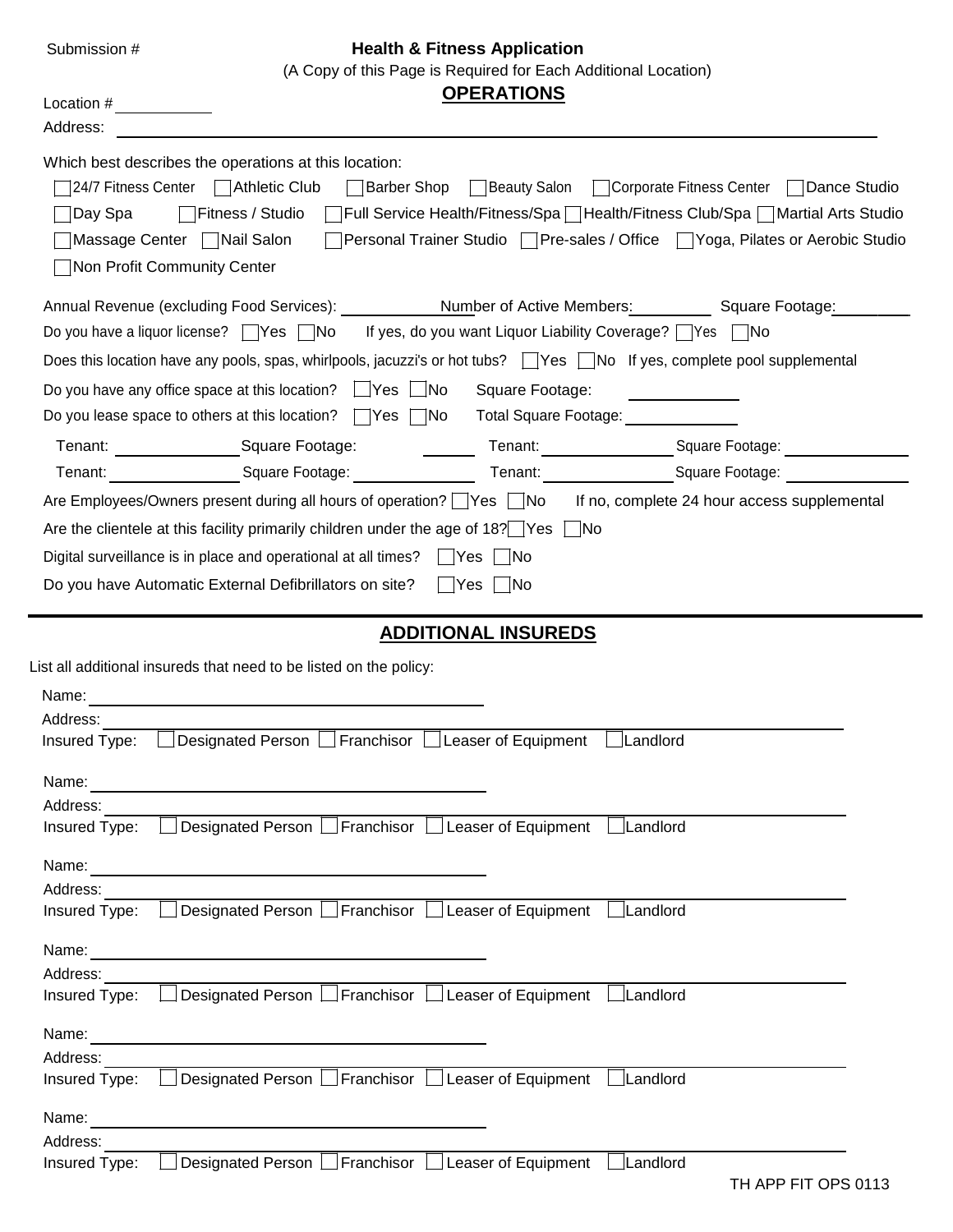### Submission # **Health & Fitness Application**

(A Copy of this Page is Required for Each Location for which property coverage is desired)

# **BASIC PROPERTY INFORMATION**

| Address:                          | Property Deductible (choose one): $\Box$ \$500 $\Box$ \$1,000 $\Box$ \$2,500 $\Box$ \$5,000 $\Box$<br>$$10,000$ $$25,000$<br>\$75,000<br>\$50,000<br>Wind/Hail Deductible (choose one): $\Box$ Same as all other property $\Box$ Exclude<br>Percent - $\Box$ 2% $\Box$ 5%<br>Flat $\Box$ \$1,000 $\Box$ \$2,500 $\Box$ \$5,000 $\Box$ \$10,000 $\Box$ \$25,000 $\Box$<br>\$50,000<br>\$75,000 |
|-----------------------------------|-----------------------------------------------------------------------------------------------------------------------------------------------------------------------------------------------------------------------------------------------------------------------------------------------------------------------------------------------------------------------------------------------|
|                                   | Property Coinsurance Percentage (choose one):   80%   90%   100%                                                                                                                                                                                                                                                                                                                              |
|                                   | Construction Type (choose one): Frame   Joisted Masonry   Masonry Non-Combustible<br>Non-Combustible Semi-Fire Resistive Fire Resistive                                                                                                                                                                                                                                                       |
|                                   | Is your building sprinklered? Yes No                                                                                                                                                                                                                                                                                                                                                          |
|                                   | In what year was the building constructed?<br>If the building is more than 20 years old, insert the year of the latest building updates completed for each category:                                                                                                                                                                                                                          |
|                                   | Plumbing: Heating: Roof: Roof:<br>Electrical:                                                                                                                                                                                                                                                                                                                                                 |
| Number of Stories:                | What type of Alarm system is in the building? $\Box$ None $\Box$ Burglar Alarm $\Box$ Fire Alarm $\Box$<br><b>Both</b>                                                                                                                                                                                                                                                                        |
|                                   | <b>COVERAGES AND LIMITS</b>                                                                                                                                                                                                                                                                                                                                                                   |
|                                   | Choose the coverages desired or are required to carry:                                                                                                                                                                                                                                                                                                                                        |
| Building                          | Replacement Cost (ACV<br>Inflation Guard                                                                                                                                                                                                                                                                                                                                                      |
| <b>Business Personal Property</b> | $\frac{1}{2}$<br><b>Replacement Cost</b><br>OACV                                                                                                                                                                                                                                                                                                                                              |
|                                   | Replacement Cost (ACV<br>Tenant Improvements & Betterments \$<br>$\left( \right)$                                                                                                                                                                                                                                                                                                             |
| Signs (\$1,000 Deductible)        | \$                                                                                                                                                                                                                                                                                                                                                                                            |
|                                   | Description of sign(s): ( Attached ( Free Standing<br>$\bigcap$ Both                                                                                                                                                                                                                                                                                                                          |
| Type of $sign(s)$ :               | ◯Entirely Metal ◯ Other                                                                                                                                                                                                                                                                                                                                                                       |
|                                   | Business Income (72 Hr Wait Period) \$                                                                                                                                                                                                                                                                                                                                                        |
|                                   | Does a separate business income coinsurance apply? Yes<br>No                                                                                                                                                                                                                                                                                                                                  |
|                                   | If so, please choose one: □ 50% □ 60% □ 70% □ 80% □ 90% □ 100% □ 125%                                                                                                                                                                                                                                                                                                                         |
|                                   | Select the monthly limit of indemnity: $\Box$ 1/3<br>$\Box$ 1/4 $\Box$ 1/6<br>None                                                                                                                                                                                                                                                                                                            |
|                                   | <b>PROPERTY ADDITIONAL INTERESTS</b>                                                                                                                                                                                                                                                                                                                                                          |
|                                   | List all property additional interest that need to be listed on the policy:                                                                                                                                                                                                                                                                                                                   |
| Name:                             |                                                                                                                                                                                                                                                                                                                                                                                               |
| Address:                          |                                                                                                                                                                                                                                                                                                                                                                                               |
| Insured Type:                     | <b>Building Owner</b><br>Loss Payee  <br>Lender's Loss Payee<br>Mortgagee                                                                                                                                                                                                                                                                                                                     |
| Name:                             |                                                                                                                                                                                                                                                                                                                                                                                               |
| Address:                          |                                                                                                                                                                                                                                                                                                                                                                                               |
| Insured Type:                     | <b>Building Owner</b><br>Loss Payee<br>Mortgagee<br>Lender's Loss Payee                                                                                                                                                                                                                                                                                                                       |
|                                   | For Inland Marine or Crime Coverages, please complete the appropriate Accord<br>application and submit with the completed Health & Fitness Application                                                                                                                                                                                                                                        |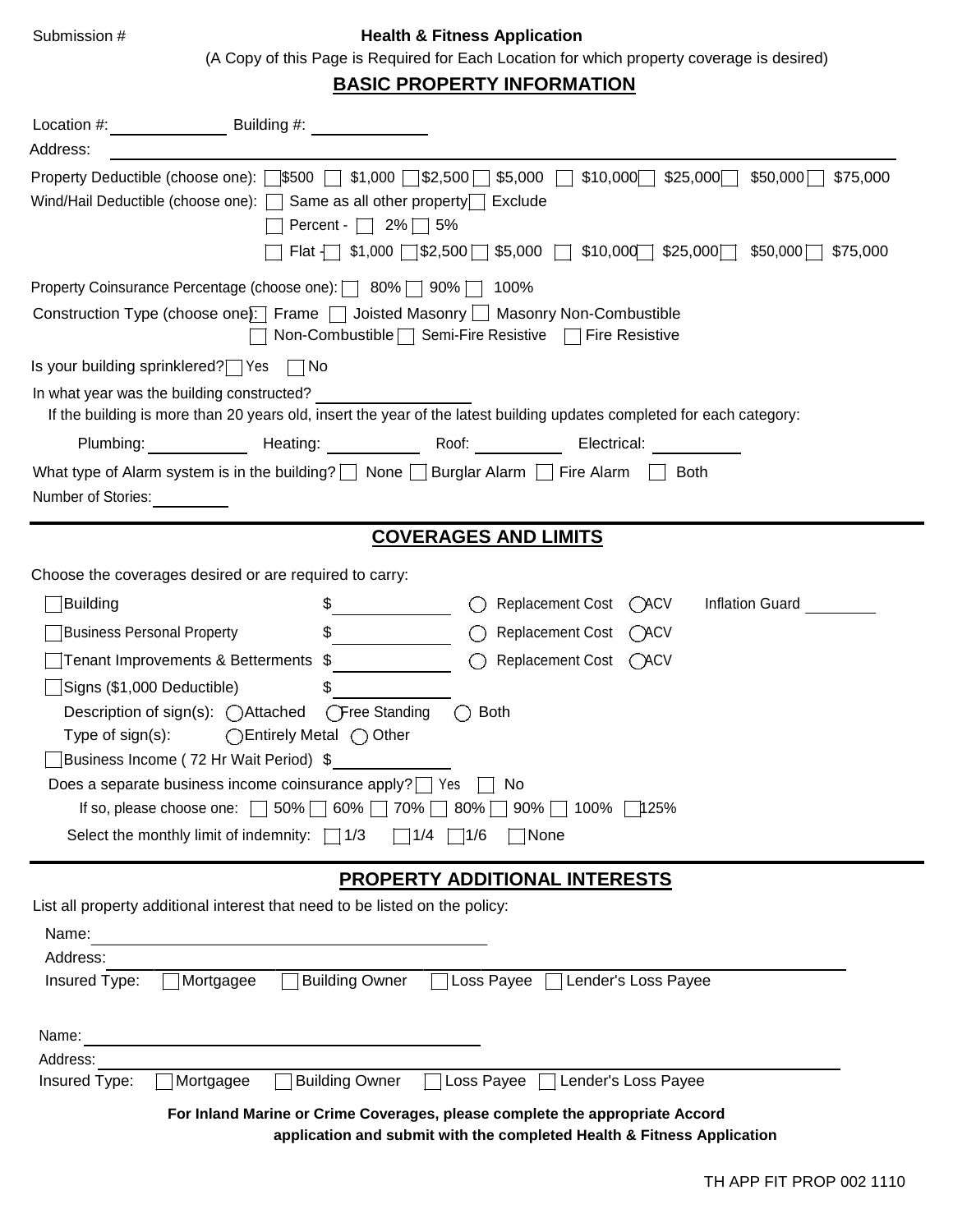# Submission # **Health & Fitness Application QUALIFICATION**

| $\neg$ No<br>Do you have a formal safety program?<br>Yes                                                                 |
|--------------------------------------------------------------------------------------------------------------------------|
| Any policy or coverage declined, cancelled or non-renewed during the prior 3 years? N/A in Missourl.   No<br>Yes         |
| Have any crimes occurred or been attempted on your premises within the last 3 years? No<br>Yes                           |
| Are you currently in bankruptcy?   No<br>IIYes                                                                           |
| Do you conduct orientation for all new members?<br>∣ INo<br>Yes                                                          |
| Do you require signed waivers from all clients $\sqrt{P}$ No<br>Yes                                                      |
| Is safety signage used throughout the facility? No<br>∣Yes                                                               |
| Do you have non-slip surfaces in ALL wet areas?<br>∣ No<br>Yes                                                           |
| Do you have showers in your facility? $\Box$ No<br>l lYes                                                                |
| Do you keep equipment maintenance logs? No<br>Yes                                                                        |
| Do you manufacture, formulate, private label your own products? (lotions, supplements, equipment, etc.) $\Box$ No<br>Yes |
| **Coverage is only provided for skin care products. no coverage is provided for any ingested products.                   |
| Do you use independent contractors? No<br>Yes                                                                            |
| If so, do you require proof of independent contractor's insurance? $\Box$ No<br>Yes                                      |
| What limits do you require?                                                                                              |

# **LOSS HISTORY**

**List all losses in the past 3 years whether or not insured(Attach additional sheet if necessary):**

| <b>Date of Claim</b> | <b>Type of Claim</b> | <b>Description of Claim</b> | Open/Closed | Paid |
|----------------------|----------------------|-----------------------------|-------------|------|
|                      |                      |                             |             |      |
|                      |                      |                             |             |      |
|                      |                      |                             |             |      |
|                      |                      |                             |             |      |
|                      |                      |                             |             |      |
|                      |                      |                             |             |      |
|                      |                      |                             |             |      |
|                      |                      |                             |             |      |
|                      |                      |                             |             |      |
|                      |                      |                             |             |      |
|                      |                      |                             |             |      |
|                      |                      |                             |             |      |
|                      |                      |                             |             |      |
|                      |                      |                             |             |      |
|                      |                      |                             |             |      |
|                      |                      |                             |             |      |
|                      |                      |                             |             |      |
|                      |                      |                             |             |      |
|                      |                      |                             |             |      |

# **I AM AWARE THAT THE COMPANY MAY ORDER AN INSPECTION FOR MY PLACE OF BUSINESS AND I AGREE TO COOPERATE WITH THE INSPECTOR(S).**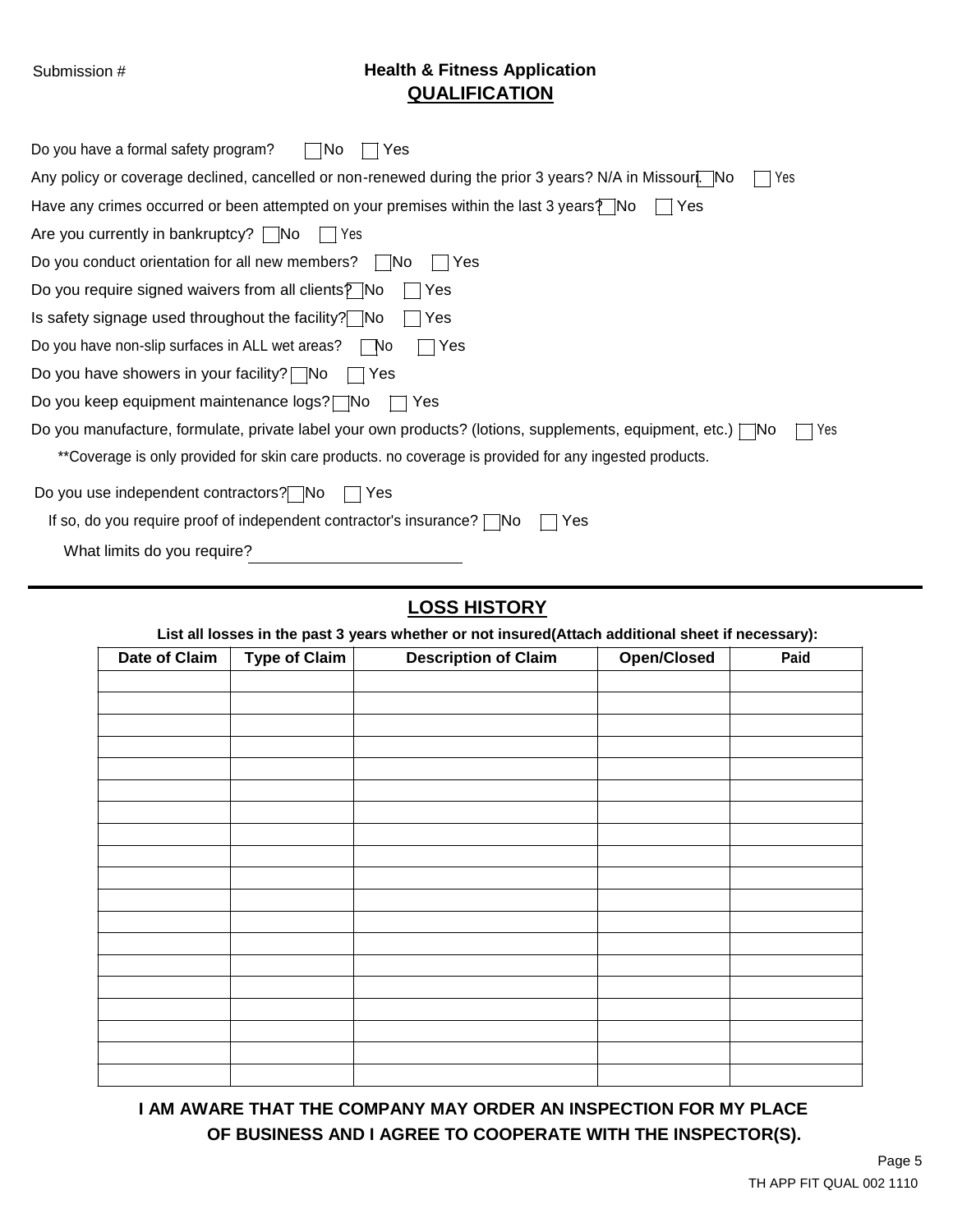# **FRAUD WARNINGS**

**GENERAL FRAUD STATEMENT** (not applicable in Colorado, Florida, Hawaii, Massachusetts, Nebraska, Ohio, Oklahoma, Oregon and Vermont) Any person who knowingly and with intent to defraud any insurance company or another person files an application for insurance or statement of claim containing any materially false information, or conceals for the purpose of misleading information concerning any fact material thereto, commits a fraudulent insurance act, which is a crime and subjects the person to criminal and (NY: substantial) civil penalties. In the District of Columbia, Louisiana, Maine, Tennessee and Virginia, and Washington insurance benefits may also be denied.

**NOTICE TO COLORADO APPLICANTS: THIS NOTICE IS A PART OF YOUR APPLICATION FOR PROFESSIONAL LIABILITY INSURANCE**: It is unlawful to knowingly provide false, incomplete, or misleading facts or information to an insurance company for the purpose of defrauding or attempting to defraud the company. Penalties may include imprisonment, fines, denial of insurance, and civil damages. Any insurance company or agent of an insurance company who knowingly provides false, incomplete, or misleading facts or information to a policyholder or claimant for the purpose of defrauding or attempting to defraud the policyholder or claimant with regard to a settlement or award payable from insurance proceeds shall be reported to the Colorado Division of Insurance within the Department of Regulatory Agencies.

**NOTICE TO FLORIDA APPLICANTS:** Any person who knowingly and with intent to injure, defraud, or deceive any insurer files a statement of claim or an application containing any false, incomplete, or misleading information is guilty of a felony of the third degree.

**NOTICE TO HAWAII APPLICANTS**: For your protection, Hawaii law requires you to be informed that presenting a fraudulent claim for payment of a loss or benefit is a crime punishable by fines or imprisonment or both.

**NOTICE TO OHIO APPLICANTS**: Any person who, with intent to defraud or knowing that he/she is facilitating a fraud against an insurer, submits an application or files a claim containing a false or deceptive statement is guilty of insurance fraud.

**NOTICE TO OKLAHOMA APPLICANTS**: WARNING: A person who knowingly and with intent to injure, defraud, or deceive any insurer, makes any claim for the proceeds of an insurance policy containing any false, incomplete or misleading information is guilty of a felony.

**NOTICE TO OREGON APPLICANTS**: Any person who knowingly and with intent to defraud or solicit another to defraud the insurer by submitting an application containing a false statement as to any material fact, may be violating state law.

**NOTICE TO VERMONT APPLICANTS**: Any person who knowingly and with intent to defraud any insurance company or another person files an application for insurance containing any materially false information or conceals for the purpose of misleading information concerning any fact material thereto, may be committing a crime, subjecting the person to criminal and civil penalties.

THE APPLICANT DECLARES THAT THE STATEMENTS SET FORTH HEREIN ARE TRUE. THE APPLICANT AGREES THAT IF THE INFORMATION SUPPLIED ON THE APPLICATION BY THE APPLICANT CHANGES BETWEEN THE DATE OF THE APPLICATION AND THE EFFECTIVE DATE OF INSURANCE, APPLICANT WILL IMMEDIATELY NOTIFY THE COMPANY OF SUCH CHANGES AND THE COMPANY MAY WITHDRAW OR MODIFY ANY OUTSTANDING QUOTATIONS AND/OR AUTHORIZATION OR AGREEMENT TO BIND THE INSURANCE.

| <b>Applicant's Signature:</b>                                         | Date:      |
|-----------------------------------------------------------------------|------------|
| <b>Producer's Signature:</b><br>(Only applicable if using a producer) | Date:      |
| Producer's License Number:                                            | Exp. Date: |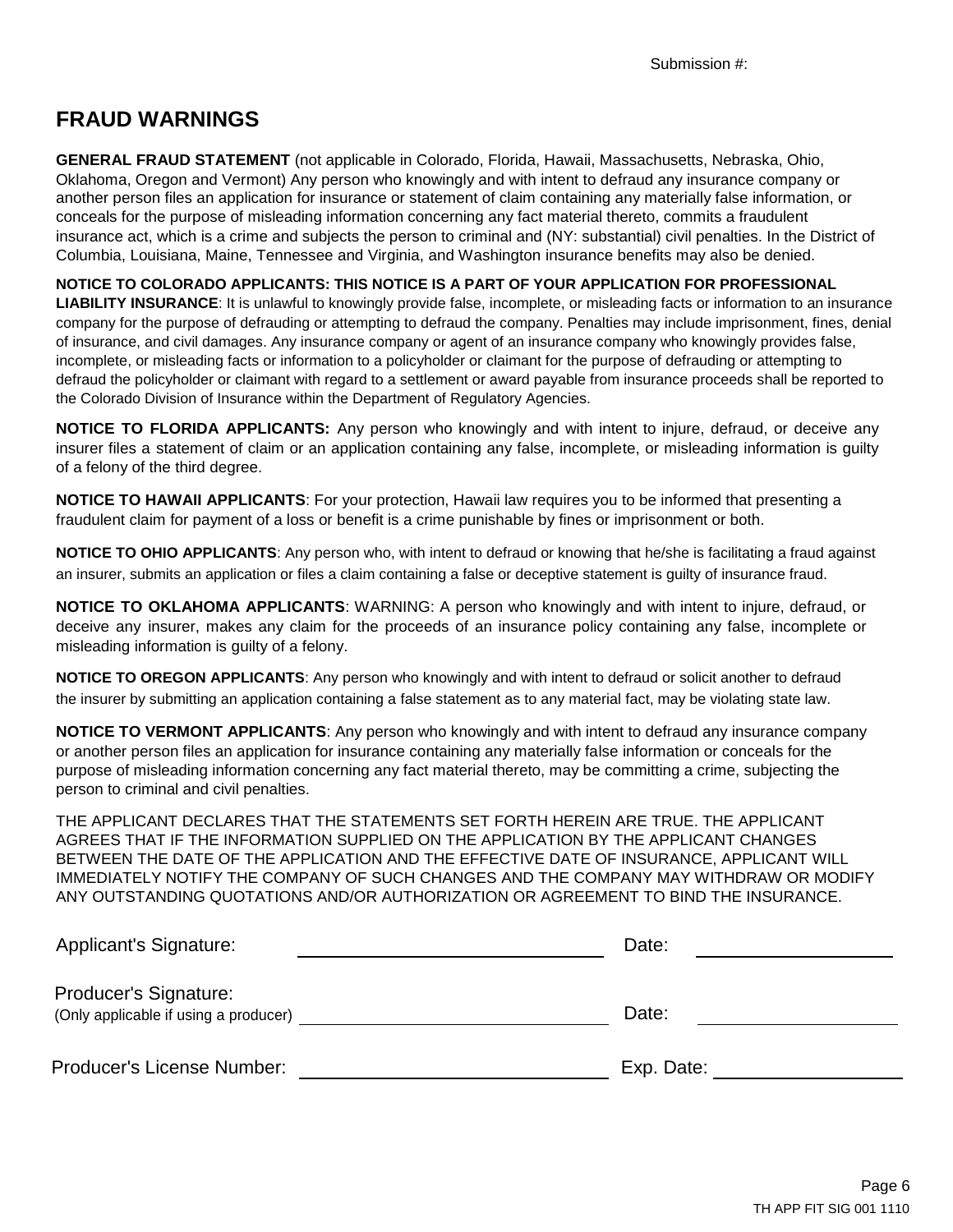**Health & Fitness Application** Submission # **24 Hour Access Supplement** (A Copy of this Page is Required for Each Location)

| Location $#$ :                                                                                                                      |
|-------------------------------------------------------------------------------------------------------------------------------------|
| Address:                                                                                                                            |
| Do members have key/swipe cards access to facility?<br><b>IYes</b><br>l INo                                                         |
| Do you have a panic system that is monitored by an outside source and was installed as recommended by the vendor? $\Box$ No<br>Yes  |
| If yes, which type of panic system do you have? $\Box$ Hardwired and wall mounted $\Box$ Emergency Necklaces                        |
| Are all unauthorized areas of the club locked off with only access to those areas during normal business hours? $\nabla$ No<br>lYes |
| Do you physically inspect the club several times a day to verify unsafe conditions have not developed? $\Box$ No<br>- IYes          |
| Do you prohibit the use of the facility from any uninsured personal trainer? $\nabla$ $N$ o                                         |
| Do you have specific separate waivers? $\Box$ No<br>∣ lYes                                                                          |

Applicant's Signature: Date: Date: Date: Date: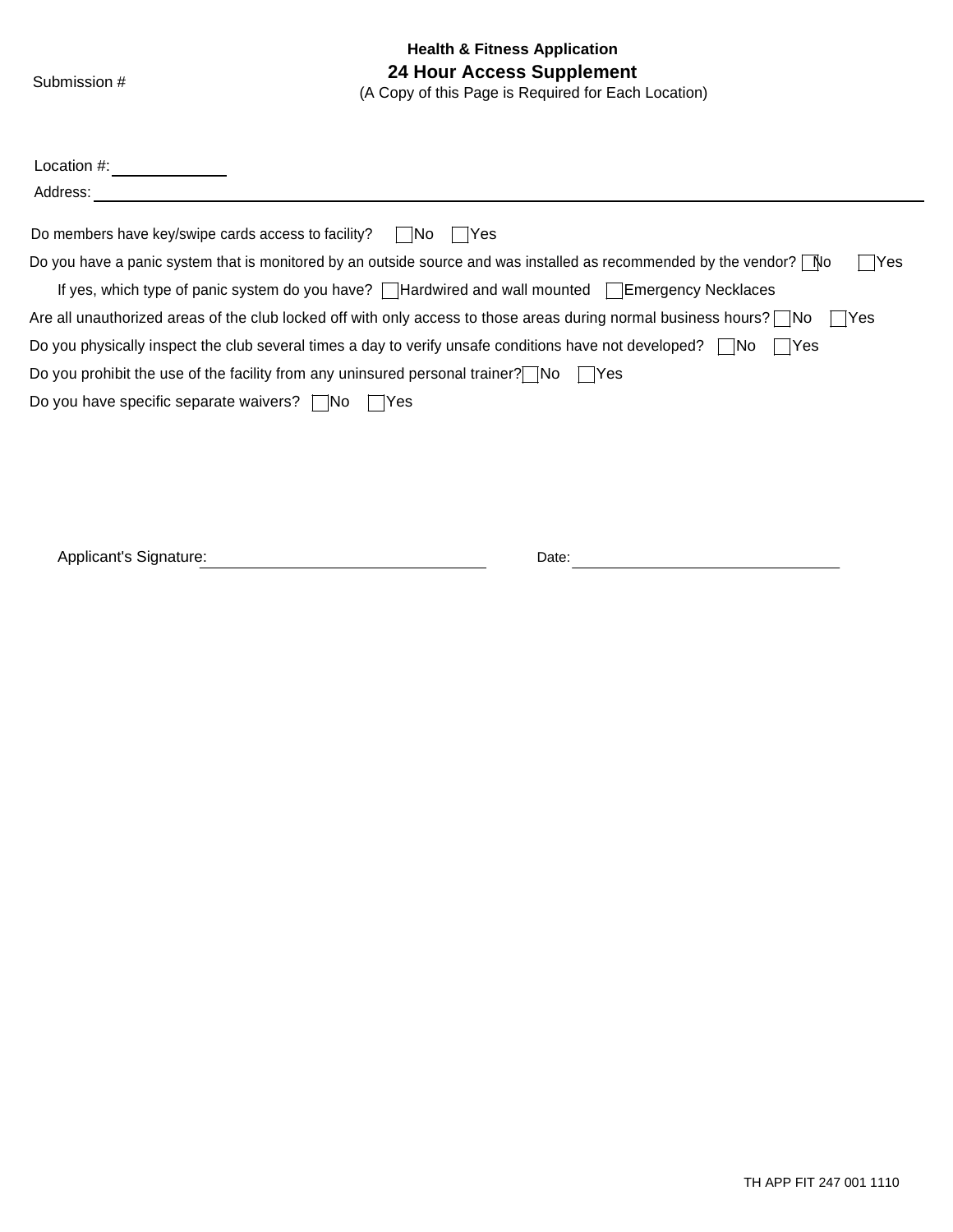#### **Health & Fitness Application** Submission # **DaySpa Supplement**

(A Copy of this Page is Required for Each Location)

| Location #:                                                                                                                                                                                                                                                                                                                                                                                                                                                                                                                                                     |                                                                                                   |                                                                                              |
|-----------------------------------------------------------------------------------------------------------------------------------------------------------------------------------------------------------------------------------------------------------------------------------------------------------------------------------------------------------------------------------------------------------------------------------------------------------------------------------------------------------------------------------------------------------------|---------------------------------------------------------------------------------------------------|----------------------------------------------------------------------------------------------|
| Address:                                                                                                                                                                                                                                                                                                                                                                                                                                                                                                                                                        |                                                                                                   |                                                                                              |
| Number of treatment rooms:                                                                                                                                                                                                                                                                                                                                                                                                                                                                                                                                      |                                                                                                   |                                                                                              |
| Square Footage:                                                                                                                                                                                                                                                                                                                                                                                                                                                                                                                                                 |                                                                                                   |                                                                                              |
| Do you have any licensed Cosmetologists? Yes<br>∣No<br>If yes: Number of W2 employees:                                                                                                                                                                                                                                                                                                                                                                                                                                                                          | Number of 1099 Independent Contractors:                                                           |                                                                                              |
| Do you have any licensed Estheticians?<br><b>No</b><br>∣Yes<br>If yes: Number of W2 employees:                                                                                                                                                                                                                                                                                                                                                                                                                                                                  | Number of 1099 Independent Contractors:                                                           |                                                                                              |
| Do you have any other licensed professionals? Ves<br>No<br>Describe:                                                                                                                                                                                                                                                                                                                                                                                                                                                                                            |                                                                                                   |                                                                                              |
| If yes: Number of W2 employees:                                                                                                                                                                                                                                                                                                                                                                                                                                                                                                                                 | Number of 1099 Independent Contractors:                                                           |                                                                                              |
| <b>SERVICES</b><br>Indicate all services provided at this location                                                                                                                                                                                                                                                                                                                                                                                                                                                                                              |                                                                                                   |                                                                                              |
| <b>Chemical Peels</b><br>Airbrush Tanning<br>Hydrotherapy<br>Airbrush Tattooing<br>Low Acid Peels<br>Ear Piercing<br>Aromatherapy<br>Endermology<br>Aquamassage<br>Endothermology<br><b>Beauty Products Sold</b><br>Foot Therapy (Detoxification)<br><b>Cellulite Treatment</b><br><b>Hair Services</b><br>Body Wraps - What type of wraps?<br>Manicure/Pedicure - Do you do fish pedicures?   Yes   No<br>Microdermabrasion - Do you go below the dermal layer? $\Box$ Yes<br>  No<br>Teeth Whitening - □ At home kits sold □ LED lights used [<br>□Trays Used | Lymphatic Drainage<br>Make-Up Application/Lesson<br>Massage Therapy<br>Muscle Electro-Stimulation | Oxygen Bar<br>Pulse Light Therapy<br>Skin Care/Facials<br>Sugaring<br>Vichy Shower<br>Waxing |
| <b>SAFETY QUESTIONNAIRE</b>                                                                                                                                                                                                                                                                                                                                                                                                                                                                                                                                     |                                                                                                   |                                                                                              |
| Do independent contractors or booth renters conduct operations on your premises?<br>Are the work areas where acrylics are used well ventilated?<br>Are all employees instructed in first aid to potential eye contamination by chemicals?<br>Are all body contact supplies sanitized after each use?<br>Are toxic chemicals stored from access to customers?<br>Do you manufacture or repackage any products?<br>Are any products manufactured and distributed under your private label?                                                                        | Yes<br>No.<br>No<br>Yes<br>Yes<br>No<br>∣No<br>Yes<br>No<br>Yes<br>Yes<br>  No<br>Yes<br>∣No      |                                                                                              |
| If yes, please describe the product and attach proof of manufacturers coverage:                                                                                                                                                                                                                                                                                                                                                                                                                                                                                 |                                                                                                   |                                                                                              |
| Do you have any procedures that require needles?                                                                                                                                                                                                                                                                                                                                                                                                                                                                                                                | No<br>Yes                                                                                         |                                                                                              |

**Exclusions: Acupuncture, permanent tattooing, permanent make-up, electrolysis, laser hair removal, chiropractic, ear candling and any invasive procedures or techniques including but not limited to collagen injections and colon cleansing procedures.**

Applicant's Signature: The Contract of the Date: Date: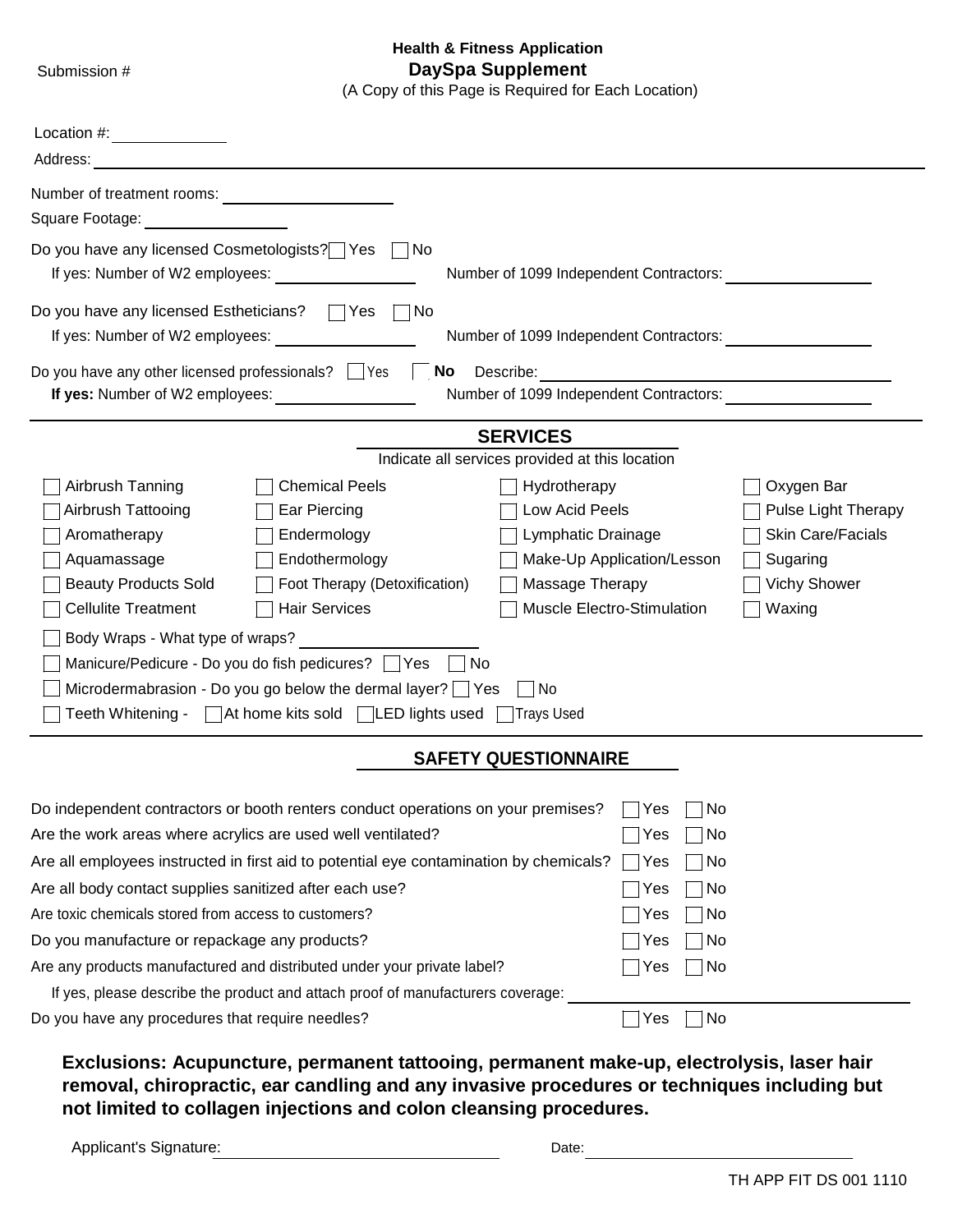|  | Submission # |  |  |
|--|--------------|--|--|
|--|--------------|--|--|

#### **Health & Fitness Application Martial Arts Supplement** (A Copy of this Page is Required for Each Location)

**MARTIAL ARTS PROGRAM INFORMATION**

| Location #:                                                                                           |                                                                                                                                                                                                             |                                        |                                                                                                             |
|-------------------------------------------------------------------------------------------------------|-------------------------------------------------------------------------------------------------------------------------------------------------------------------------------------------------------------|----------------------------------------|-------------------------------------------------------------------------------------------------------------|
| Address:                                                                                              |                                                                                                                                                                                                             |                                        |                                                                                                             |
| Number of students in all programs:                                                                   |                                                                                                                                                                                                             |                                        |                                                                                                             |
| Types of Martial Arts taught:                                                                         |                                                                                                                                                                                                             |                                        |                                                                                                             |
| ∣Aikido                                                                                               | Jeet Kune Do                                                                                                                                                                                                | Krav Maga                              | Wushu                                                                                                       |
| Brazilian Jiu Jitsu                                                                                   | Judo                                                                                                                                                                                                        | Kung Fu                                | Other                                                                                                       |
| ∏Capoeira                                                                                             | Karate                                                                                                                                                                                                      | Shaolinquan                            |                                                                                                             |
| ∣Chi Kun                                                                                              | Kenjitsu                                                                                                                                                                                                    | Tae Kwon Do                            |                                                                                                             |
| Tritness Boxing (non-contact) TKick Boxing -                                                          |                                                                                                                                                                                                             | Tai Chi                                |                                                                                                             |
| ]Goju-ryu                                                                                             | ◯Cardio/Fitness Only<br>◯Contact/Sparring                                                                                                                                                                   | Tai ju quan                            |                                                                                                             |
| ∃Hapkido                                                                                              |                                                                                                                                                                                                             | Tang Soo Do                            |                                                                                                             |
|                                                                                                       |                                                                                                                                                                                                             | <b>SAFETY AND TRAINING INFORMATION</b> |                                                                                                             |
| Non Contact<br>Level of contact:                                                                      | ⊤Light Contact                                                                                                                                                                                              | <b>TFull Contact</b>                   |                                                                                                             |
| What is the belt rank of the owner or primary instructor?<br>Is weapons training provided? $\Box$ Yes | Is protective equipment provided to all participants? $\Box$ Yes<br>l No<br>If yes, are padded or fake weapons the only type used? $\Box$ Yes<br>If no, please describe program and weapons used in detail: | No<br>N0                               |                                                                                                             |
| Do you practice sparring?                                                                             | $\sqsupset$ Yes<br>No.                                                                                                                                                                                      |                                        |                                                                                                             |
| If yes, is an instructor present at all times? Yes                                                    | No.                                                                                                                                                                                                         |                                        |                                                                                                             |
| Do you participate in tournaments? $\Box$ Yes                                                         | No.                                                                                                                                                                                                         |                                        |                                                                                                             |
|                                                                                                       |                                                                                                                                                                                                             | school or organization.                | Hosted tournaments are those you organize and operate that include participants who are not members of your |
| How many "hosted tournaments" do you do per year?                                                     |                                                                                                                                                                                                             |                                        |                                                                                                             |
|                                                                                                       | Approximately how many participants are at each tournament?                                                                                                                                                 |                                        |                                                                                                             |
| Are they held at your school/club? $\Box$ Yes $\Box$ No                                               |                                                                                                                                                                                                             |                                        |                                                                                                             |
| If so, where?                                                                                         | If not, do you lease/rent other space to sponsor the tournament? Yes                                                                                                                                        | □No                                    |                                                                                                             |
|                                                                                                       | Note: You should require proof of medical payments for participants coverage being in place for all non-<br>registered members/participants taking part in your hosted tournament.                          |                                        |                                                                                                             |
|                                                                                                       | Ineligible Operations                                                                                                                                                                                       |                                        |                                                                                                             |

Ineligible Operations Boxing (contact/sparring) - Dim Kam - Haganah - Kali/escrima - Mixed Martial Arts (MMA) Ultimate fighting/Extreme fighting/Cage fighting - Savate - Sayoc Kali - Thai Boxing/Muay Thai Training programs for law enforsement - Public Safety and Militray Personnel - Unsupervised Wrestling

Applicant's Signature: Date: Date: Date: Date: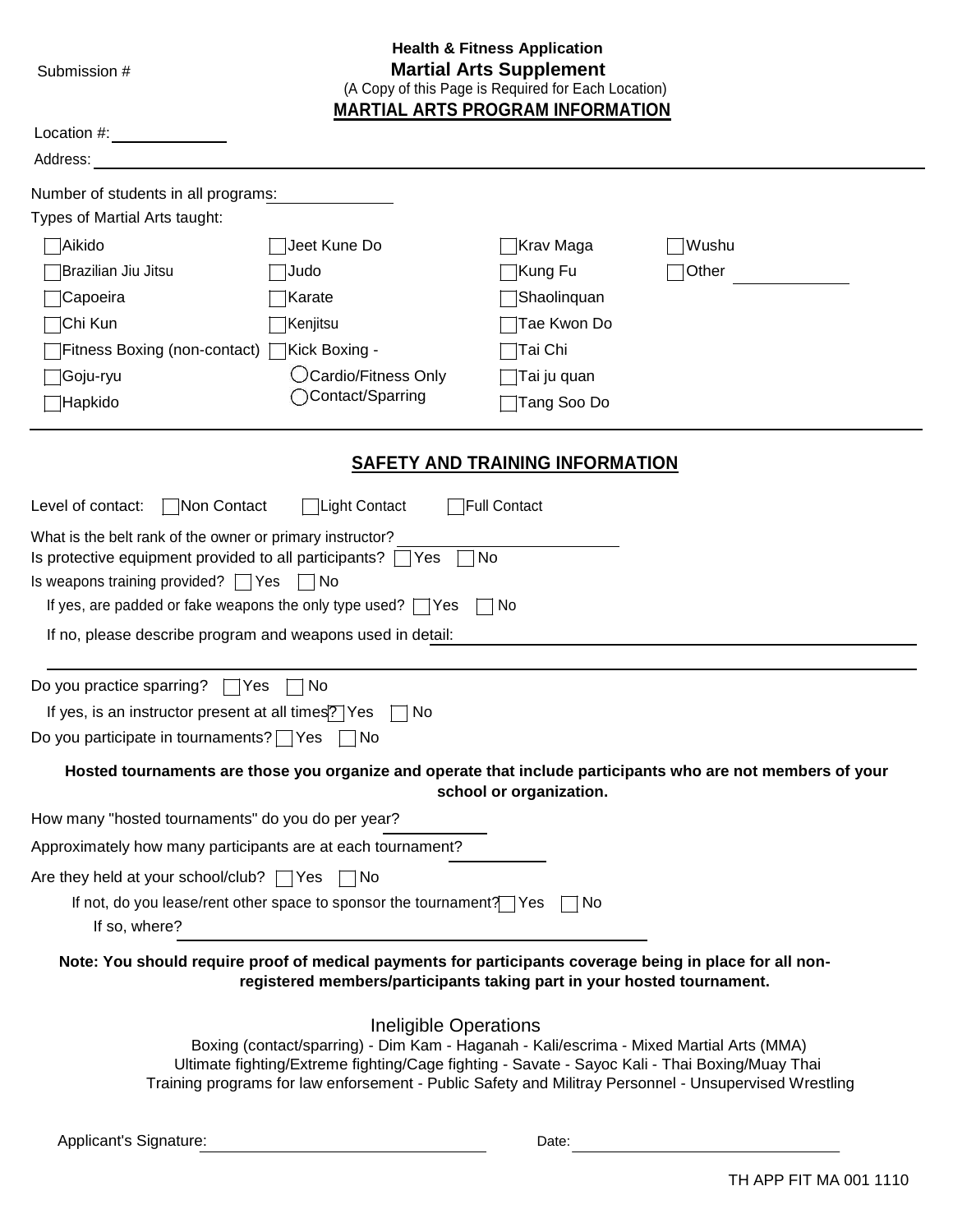| Location #:                                                                                                                |                                                 |             |         |                     |       |                              |                                                                                                                              |
|----------------------------------------------------------------------------------------------------------------------------|-------------------------------------------------|-------------|---------|---------------------|-------|------------------------------|------------------------------------------------------------------------------------------------------------------------------|
| Address:                                                                                                                   |                                                 |             |         |                     |       |                              |                                                                                                                              |
| How are water elements secured in the off-season?                                                                          |                                                 |             |         |                     |       |                              |                                                                                                                              |
| When are inspections performed? Daily Weekly Monthly<br>$\Box$ Annually                                                    |                                                 |             |         |                     |       |                              |                                                                                                                              |
| Is there a periodic inspection done by an independent inspector?<br>$\Box$ No<br>$\exists$ Yes                             |                                                 |             |         |                     |       |                              |                                                                                                                              |
| If yes, by who?                                                                                                            |                                                 |             |         |                     |       |                              |                                                                                                                              |
| Number of Lifeguards:                                                                                                      |                                                 |             |         |                     |       |                              |                                                                                                                              |
| Lifeguards trained and certified by:   Ellis & Associates   American Red Cross   Other:                                    |                                                 |             |         |                     |       |                              |                                                                                                                              |
| Employees licensed or certified by the state? $\Box$ No $\Box$ Yes                                                         |                                                 |             |         |                     |       |                              |                                                                                                                              |
| Are hazardous or toxic materials stored on premises? $\neg$ No                                                             |                                                 |             |         | - Yes               |       |                              |                                                                                                                              |
|                                                                                                                            | If yes, please explain how and where:           |             |         |                     |       |                              |                                                                                                                              |
|                                                                                                                            |                                                 |             |         |                     |       |                              |                                                                                                                              |
| <b>Slides</b>                                                                                                              |                                                 |             |         | <b>ATTRACTIONS</b>  |       |                              |                                                                                                                              |
|                                                                                                                            |                                                 |             | Kind of |                     |       |                              | Built on Built on # of attendants                                                                                            |
| Type of Slide                                                                                                              | Name                                            | # of Flumes | finish  | length              | width | hill<br>stilts               | bottom<br>top                                                                                                                |
|                                                                                                                            |                                                 |             |         |                     |       |                              |                                                                                                                              |
|                                                                                                                            |                                                 |             |         |                     |       |                              |                                                                                                                              |
|                                                                                                                            |                                                 |             |         |                     |       |                              |                                                                                                                              |
|                                                                                                                            |                                                 |             |         |                     |       |                              |                                                                                                                              |
| Is anything used to assist the participants in going down the slide?                                                       |                                                 |             |         | $\Box$ No           | ⊺Yes  |                              |                                                                                                                              |
|                                                                                                                            | If yes, identify the slide(s) and what is used: |             |         |                     |       |                              |                                                                                                                              |
| <b>Landing Areas</b>                                                                                                       |                                                 |             |         |                     |       | Water Level of Landing Area: |                                                                                                                              |
| Kind of Landing Area:                                                                                                      |                                                 | Depth       | Area    | Above end           |       | even with                    | below end                                                                                                                    |
| Pool Lake Other                                                                                                            | (Describe)                                      |             |         | of flume            |       | end of flume                 | of flume                                                                                                                     |
|                                                                                                                            |                                                 |             |         |                     |       |                              |                                                                                                                              |
|                                                                                                                            |                                                 |             |         |                     |       |                              |                                                                                                                              |
|                                                                                                                            |                                                 |             |         |                     |       |                              |                                                                                                                              |
|                                                                                                                            |                                                 |             |         |                     |       |                              |                                                                                                                              |
| <b>Other Attractions</b>                                                                                                   |                                                 |             |         |                     |       |                              |                                                                                                                              |
|                                                                                                                            |                                                 |             |         |                     |       |                              | Please include all other water attractions (i.e. wave pools, kiddie pools, swimming pools, diving boards, lakes, streams, as |
| well as non-water attractions such as play areas, picnic areas, etc)<br>Description (include height & width if applicable) |                                                 |             |         | <b>Manufacturer</b> |       |                              |                                                                                                                              |
|                                                                                                                            |                                                 |             |         |                     |       |                              | Serial Number (if any)                                                                                                       |
|                                                                                                                            |                                                 |             |         |                     |       |                              |                                                                                                                              |
|                                                                                                                            |                                                 |             |         |                     |       |                              |                                                                                                                              |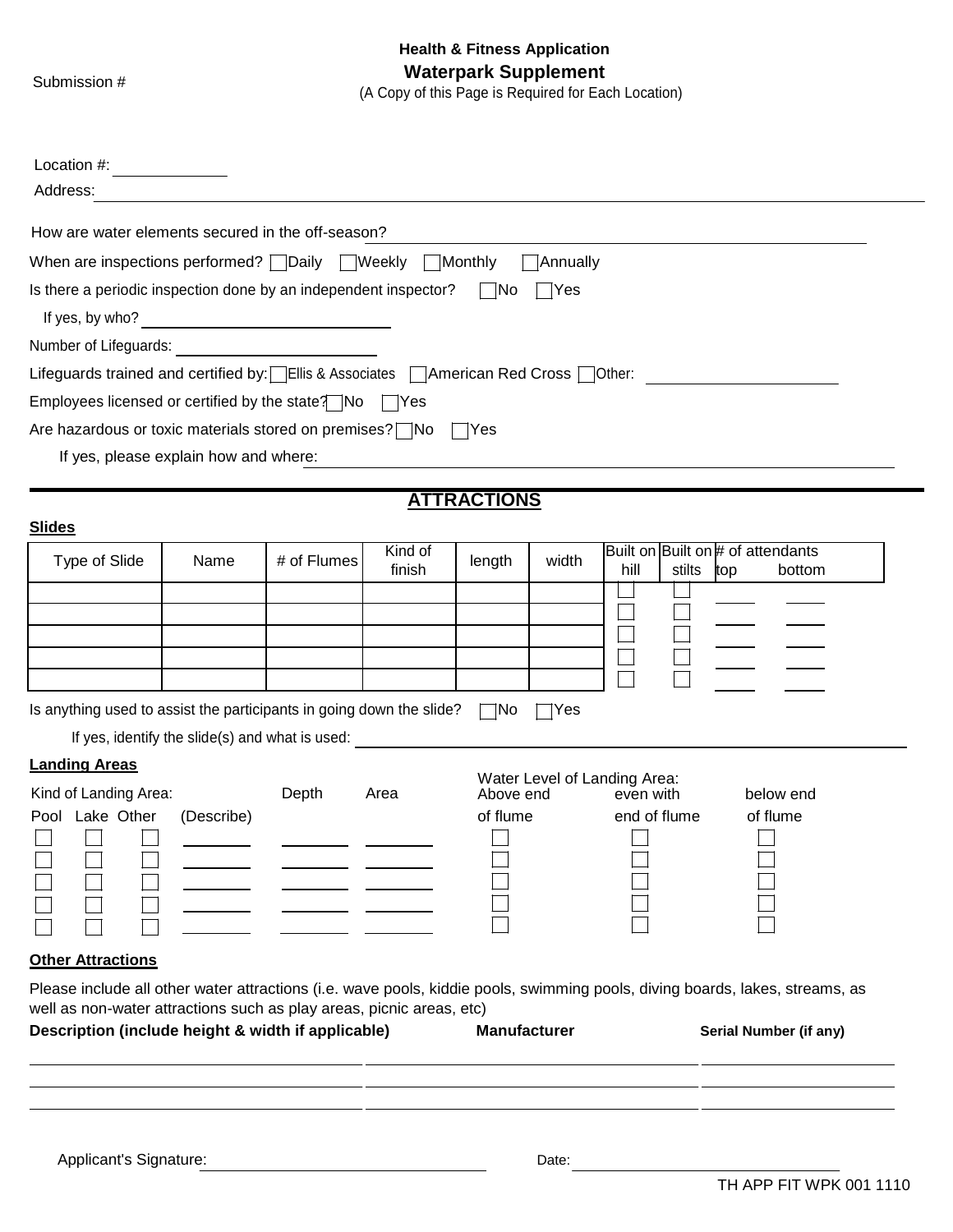| <b>Pool/Spa Supplement</b><br>Submission #<br>(A Copy of this Page is Required for Each Location)<br><b>POOL/SPA INFORMATION</b> |                                                                           |                                      |  |
|----------------------------------------------------------------------------------------------------------------------------------|---------------------------------------------------------------------------|--------------------------------------|--|
|                                                                                                                                  |                                                                           |                                      |  |
| Address:                                                                                                                         |                                                                           |                                      |  |
| How many of each pool type do you have?                                                                                          |                                                                           |                                      |  |
| Spa Pool / Jacuzzi / Hot Tub How many?                                                                                           |                                                                           |                                      |  |
| Lap Pool How many? Deepest Area:                                                                                                 |                                                                           |                                      |  |
|                                                                                                                                  | Recreation Pool How many? <u>____________D</u> eepest Area: ___________   |                                      |  |
|                                                                                                                                  | <b>POOL/SPA SAFETY INFORMATION</b>                                        |                                      |  |
| Is the pool/spa compliant with the Virginia Graeme Baker Pool & Safety Act?                                                      |                                                                           | $\Box$ No<br>- IYes                  |  |
|                                                                                                                                  | **If no, your fitness center does not qualify for our program.            |                                      |  |
| Are there lifeguards present during all hours of operation? $\Box$ No $\Box$ Yes                                                 |                                                                           |                                      |  |
| Are pool depths marked? No TYes                                                                                                  |                                                                           |                                      |  |
| Do all pool drains and grates have covers that cannot be removed without using a tool? $\Box$ No                                 |                                                                           | l lYes                               |  |
| Do any of the pools have a diving board? No                                                                                      | $\sqsupset$ Yes                                                           |                                      |  |
| If yes, how high?                                                                                                                |                                                                           |                                      |  |
| Are there any slides $\sqrt{ }$ No $\sqrt{ }$ Yes                                                                                |                                                                           |                                      |  |
| If yes, what type? $\Box$ Open $\Box$ Enclosed $\Box$ Both                                                                       |                                                                           |                                      |  |
|                                                                                                                                  | If there are open slides, do they exceed 4 feet? $\Box$ No $\Box$ Yes     | If yes, how high?                    |  |
|                                                                                                                                  | If there are enclosed slides, do they exceed 6 feet? $\Box$ No $\Box$ Yes | If yes, how high from the top level? |  |
| Are all pools/spas cleaned daily? No \condity?                                                                                   |                                                                           |                                      |  |
| Are all pool / spa chemicals kept in a dry, ventilated, locked storage area? No                                                  |                                                                           | lYes                                 |  |
|                                                                                                                                  |                                                                           |                                      |  |
| Applicant's Signature:                                                                                                           |                                                                           | Date:                                |  |

**Health & Fitness Application**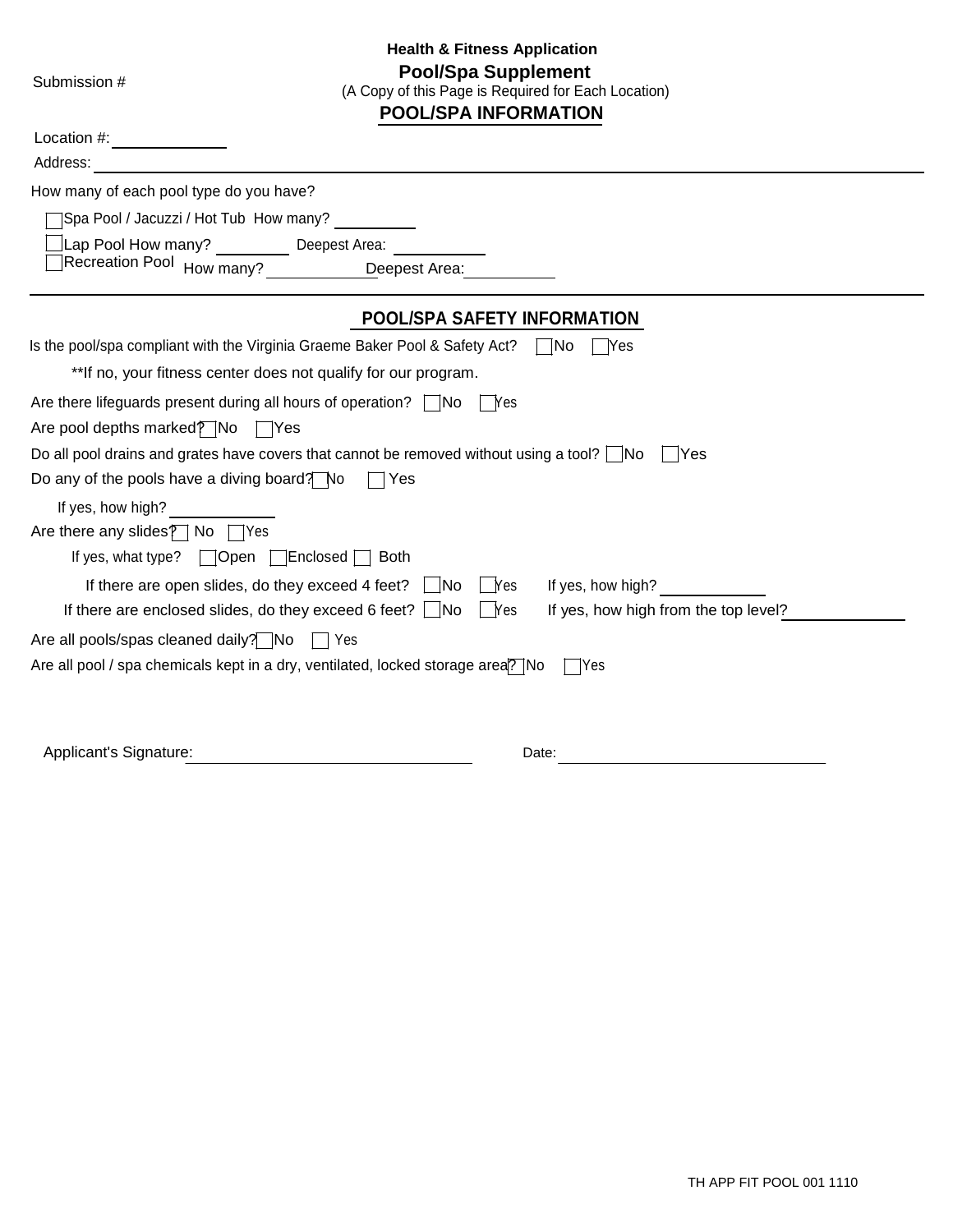# **Health & Fitness Application** Submission # **Rock Wall Supplement**

(A Copy of this Page is Required for Each Wall)

# **ROCK WALL INFORMATION**

| Location #:                                                                                                                                                                                                                                                            |                                                                                                                           |
|------------------------------------------------------------------------------------------------------------------------------------------------------------------------------------------------------------------------------------------------------------------------|---------------------------------------------------------------------------------------------------------------------------|
| Address:<br>Manufacturer of the Rock Wall:                                                                                                                                                                                                                             |                                                                                                                           |
| American Rock Climbing<br>Vertical Reality<br>Other<br><b>Extreme Engineering</b>                                                                                                                                                                                      | SpectrumSports/Rebound Active Sports                                                                                      |
| What year was the rock wall constructed?                                                                                                                                                                                                                               |                                                                                                                           |
| Is the rock wall indoors or outdoors? $\Box$ Indoors<br>Height of Wall:<br>$\overline{\phantom{a}}$ . The contract of $\overline{\phantom{a}}$<br>Width of Wall:                                                                                                       | Outdoors                                                                                                                  |
| Is the rock wall supervised at all times?<br>- INo                                                                                                                                                                                                                     | Yes                                                                                                                       |
| Is there a formal maintenance checklist?<br>□No                                                                                                                                                                                                                        | Yes                                                                                                                       |
|                                                                                                                                                                                                                                                                        | Is there a minimum of 6-12 in of fall protection beneath the rock wall out to a distance of 6-8 ft <sup>7</sup> No<br>Yes |
| What type of material is used in the landing area?                                                                                                                                                                                                                     |                                                                                                                           |
| Is there a formal employee safety training program?                                                                                                                                                                                                                    | Yes<br>∣No                                                                                                                |
| Are safety rules posted? $\Box$ No<br>Yes                                                                                                                                                                                                                              |                                                                                                                           |
|                                                                                                                                                                                                                                                                        |                                                                                                                           |
|                                                                                                                                                                                                                                                                        | <b>TRAINING AND SAFETY INFORMATION</b>                                                                                    |
| Is there a documented training program for all wall users which includes:                                                                                                                                                                                              |                                                                                                                           |
| Harness and rope inspection procedure?<br>Proper belaying techniques?<br>Emergency take-downs?<br>Belay device failure or entrapment?<br>Rules for climbing wall?<br>Setup and take-down procedures?<br>Procedures for reporting a problem?                            | ⊺No<br>Yes<br>No<br>Yes<br>No<br>Yes<br>No<br>Yes<br> No<br>Yes<br>No<br>Yes<br>Yes<br>No                                 |
| Is the tool loop cut off from the safety harness? $\Box$ No                                                                                                                                                                                                            | Yes                                                                                                                       |
| When the rock wall is not in use, how and where do you store it?<br>How often are the cables replaced?<br>Is the rock wall manual or auto belay? $\Box$ Manual $\Box$ Auto<br>Is there a method to identify approved users prior to their use of the wall? $\nabla$ No | Yes                                                                                                                       |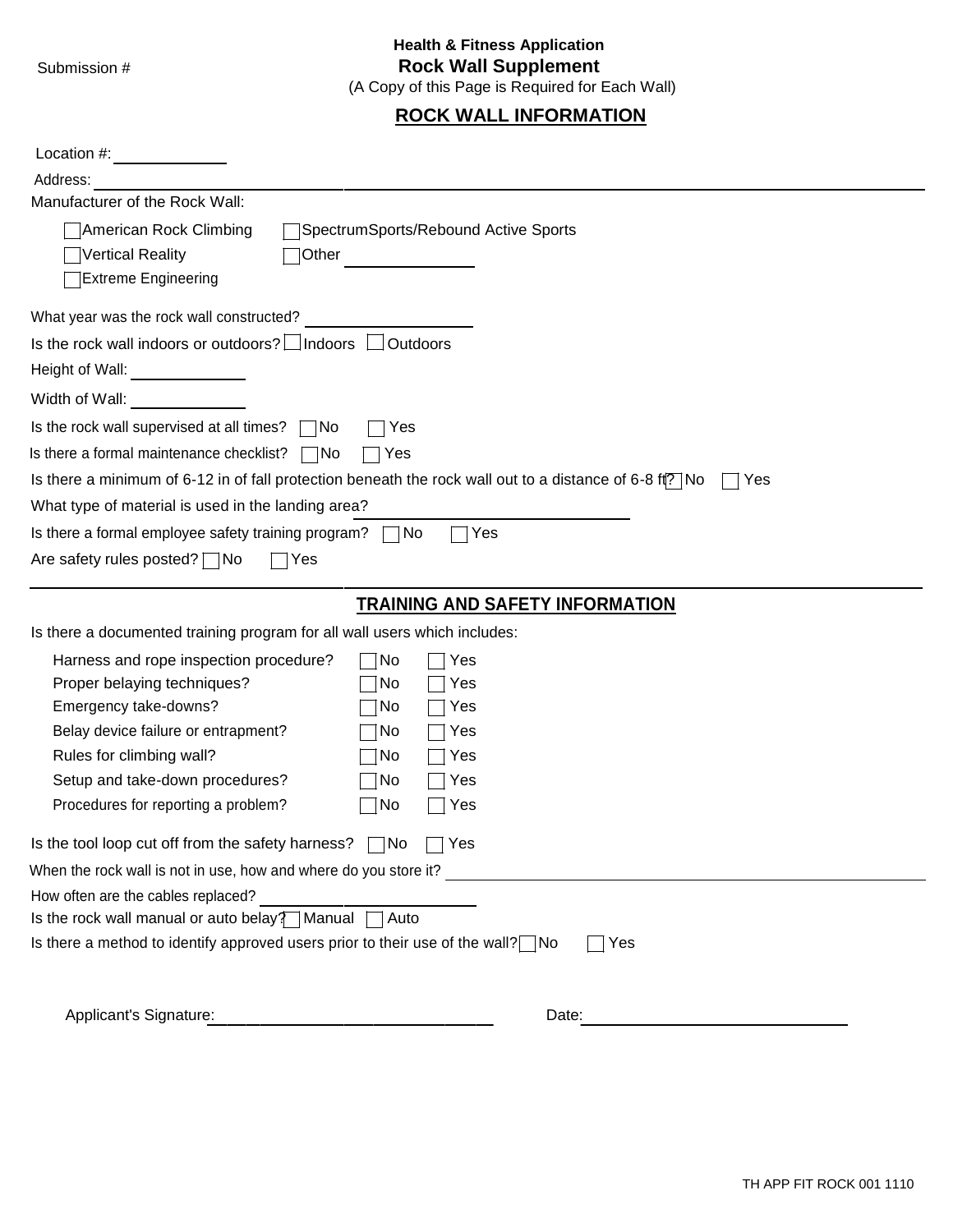## **Health & Fitness Application** Submission # **Ropes Course Supplement** (A Copy of this Page is Required for Each Location) **ROPES COURSE INFORMATION**

| Location #:                                                                                                |                             |            |                                       |  |  |
|------------------------------------------------------------------------------------------------------------|-----------------------------|------------|---------------------------------------|--|--|
| Address:                                                                                                   |                             |            |                                       |  |  |
| Name of Ropes Course                                                                                       | Manufacturer                |            | Vertical or Horizontal # of Stories   |  |  |
|                                                                                                            |                             |            |                                       |  |  |
| What is your customer age requirement? No one under the age of:                                            |                             |            | No one over the age of: _____________ |  |  |
| Are there any customer weight restrictions? No one under (lbs):                                            |                             |            | No one over (lbs): No one over (lbs): |  |  |
| Are there any medical restrictions such as heart, pregnancy, or back problems? $\Box$ No                   |                             | $\Box$ Yes |                                       |  |  |
| If yes, please describe:                                                                                   |                             |            |                                       |  |  |
| Are safety harnesses fitted to the size of the person? $\Box$ No                                           | Yes                         |            |                                       |  |  |
| What type of track system does your ropes course use? Safety Puck [                                        | ⊟ Track                     |            |                                       |  |  |
| What type of safety harness do you use? $\Box$ Chest Harness $\Box$ Quick Harness $\Box$ Full Body Harness |                             |            |                                       |  |  |
| Is there an employee safety line? $\Box$ No $\Box$ Yes                                                     |                             |            |                                       |  |  |
|                                                                                                            | <b>EMPLOYEE INFORMATION</b> |            |                                       |  |  |
| How many employees are used when the ropes course is in operations?                                        |                             |            |                                       |  |  |
| Are your employees trained? $\Box$ No<br>∣Yes                                                              |                             |            |                                       |  |  |
| Are all employees that operate the ropes course certified? $\neg$ No                                       | Yes                         |            |                                       |  |  |
| If yes, do you recertify your employees? $\Box$ No $\Box$ Yes                                              |                             |            |                                       |  |  |
|                                                                                                            |                             |            |                                       |  |  |
|                                                                                                            |                             |            |                                       |  |  |
|                                                                                                            |                             |            |                                       |  |  |

Applicant's Signature: Date: Date: Date: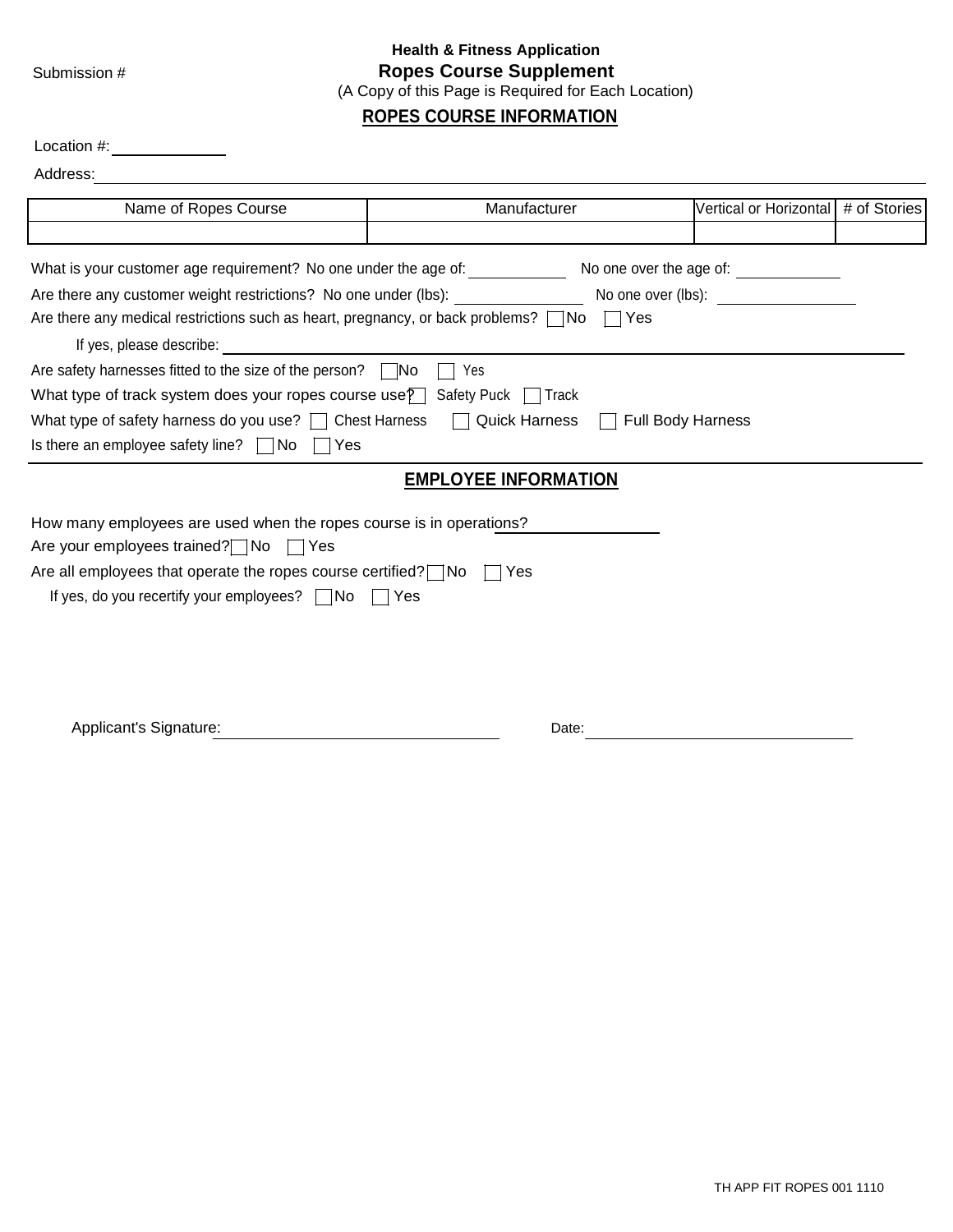| Location $#$ :                                                                                                       |
|----------------------------------------------------------------------------------------------------------------------|
| Address:                                                                                                             |
| How is tanning exposure time controlled?<br><b>Operator</b><br>Token<br>∣ ∣User                                      |
| Is protective eye wear provided for customers? $\Box$ No<br>- IYes                                                   |
| If yes, is it sanitized after each use $\sqrt{P}$ No<br>- IYes                                                       |
| Are the tanning beds sanitized after each use? No<br>- IYes                                                          |
| Is the maximum exposure time for tanning within manufacturer guidelines?<br>- INo<br>Yes                             |
| Is a drug reaction list posted in your club? $\Box$ No<br>l lYes                                                     |
| Do you manufacture your own tanning beds? No<br>- IYes                                                               |
| Are all beds UL listed? No<br>l lYes                                                                                 |
| Are customers required to read & sign an acknowledgement of the risks involved with the tanning exposure? No<br> Yes |
|                                                                                                                      |
|                                                                                                                      |
|                                                                                                                      |
|                                                                                                                      |

| Applicant's Signature:<br>_______ | Jate<br>. |  |
|-----------------------------------|-----------|--|
|                                   |           |  |